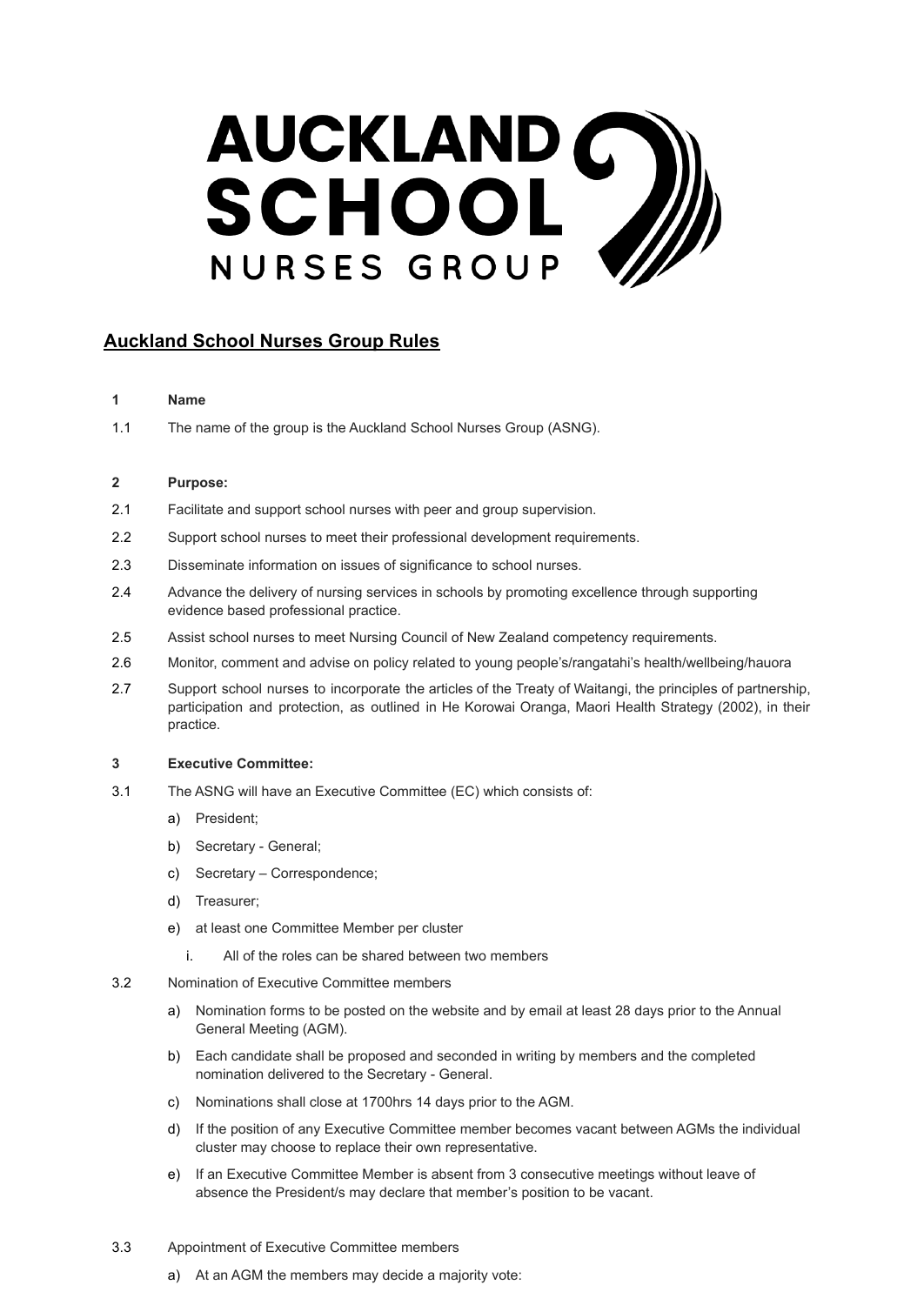- i. who shall have the role of President/s, Secretary/s and Treasurer
- ii. whether any committee member may have more than one title
- 3.4 Term of Office Holders

Office holders may hold a term of up to 3 years with the option of rolling over for a further 3 years (maximum of 6 years).

- 3.5 Cessation of Committee Membership
	- a) Membership ceases when a committee member resigns by giving written notice to the committee or are removed by a majority vote of the ASNG at the Annual General Meeting (AGM).
	- b) If a person ceases to be an Executive Committee member, that person must within one month return to the Executive Committee all ASNG property.
- 3.6 Role of Committee
	- a) Subject to the Rules of the ASNG the role of the Executive Committee is to:
		- i. Administer, manage and support the members of the ASNG
		- ii. Carry out the purposes of the ASNG and use money or other assets to do that
		- iii. Manage the ASNG financial accounts
		- iv. Ensure that all members follow the Rules
		- v. Accepts applications for membership
		- vi. Remove non-members
	- vii. Decides the times and dates for meetings and set the agenda for meetings
	- viii. Decide the procedure for dealing with complaints
	- ix. Set membership fees including, study day fees and study grants
	- b) Role of Committee Members
		- i. The President/s
			- o Ensure that the Rules are followed
			- o Convene meetings
			- o Chair meetings, decide who may speak and when
			- o Oversee the operation of the ASNG
			- o Prepare and deliver a report on the operation of the ASNG at each AGM
			- o Receive and reply to correspondence
		- ii. The Secretary General
			- o Call for agenda items at least 10 working days prior to the Executive Committee meeting
			- o Send agenda to EC members at least 5 working days prior to Executive Committee meeting
			- o Accurately record the minutes of each meeting and distribute to the Executive Committee within 10 working days
			- o Load all ASNG records and documents into ASNG Google drive
			- o Make minutes of Executive Committee meetings available to members on request
			- o Prepare required documentation for study days including name labels and certificates
			- o Receive and reply to correspondence as required by the committee
		- iii. The Secretary Membership
			- o Keep the register of members current
			- o Update contact details of membership
			- o Ensures new members are welcomed and connected to a ASNG cluster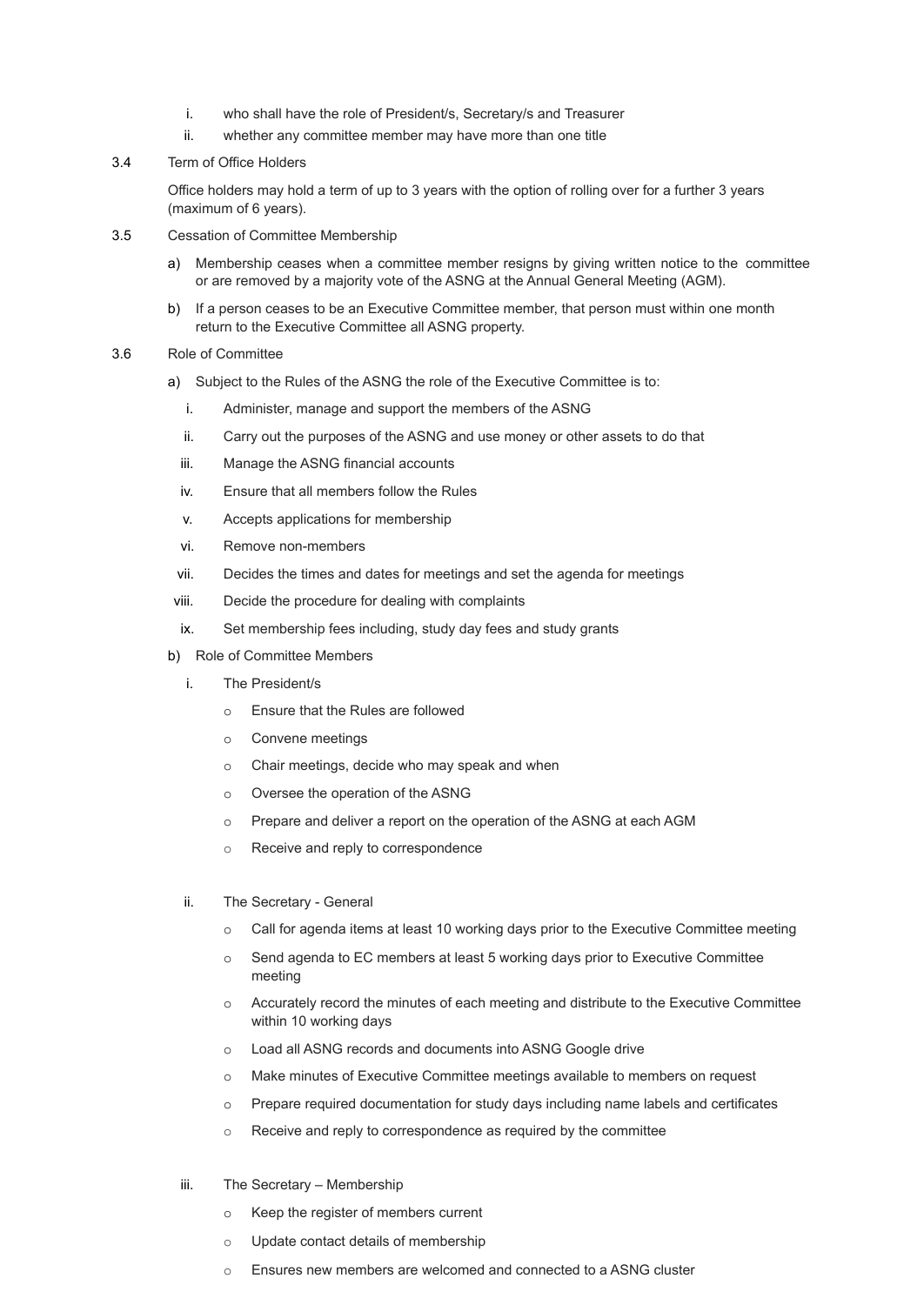- o Collaborate with the Treasure regarding membership registrations
- o Submit a brief report at each executive committee meeting
- iv. The Treasurer
	- o Collect and receive all payments made to the ASNG.
	- o Keep a true and accurate record in the ASNG account ledger, so that the ASNG financial situation can be clearly understood at any point in time;
	- o Submit a brief report at each EC meeting;
	- o Give a financial report and statement of accounts (including an Income and Expenditure Account and Balance Sheet) at each Annual General Meeting, and more often if either the Executive Committee or a majority of the ASNG decides this in a Meeting.
	- o Forward the annual financial statements for the ASNG to a nominated Accountant who is a member of the New Zealand Institute of Chartered of Accountants to be audited at least 28 days prior to each AGM.
- v. Cluster Representative
	- o Encourage school nurses in area to become members of the ASNG
	- o Attend cluster meetings in their area
	- o Disseminate information from the ASNG to cluster members
	- o Follow up registrations/membership for the ASNG study days
	- o Assist as required at study days as directed by the Executive Committee.

#### **4 Membership:**

- 4.1 Eligibility of Membership
	- a) A person must be registered with the Nursing Council of New Zealand within the scope of practice of a Registered or Enrolled Nurse. A nurse must have a current New Zealand Practising Certificate.
	- b) Be currently employed as a school nurse or in a role supporting school nurses.
- 4.2 Application for membership

To become a member the nurse must:

- a) Complete an Application Form and supply any other information the ASNG Executive Committee requires
- b) Pay the annual subscription fee.
- 4.3 Register of members

The secretary shall keep a Register of members' names, addresses and contact details, including details of employment, and the date on which they became members. If these details alter the member must provide updated information to the ASNG Secretary - General.

4.4 Cessation of Membership

Any member may resign at any time by giving written notice to the ASNG secretary.

4.5 Termination of Membership

An ASNG member may have his or her membership terminated in the following way:

- a) If, for any reason whatsoever, the Executive Committee is of the view that an ASNG Member is breaching the Rules or acting in a manner inconsistent with the purposes of the ASNG, the Executive Committee may give written notice of this to the ASNG Member ("the Executive Committee's Notice"). The Executive Committee's Notice must:
	- i. Explain how the ASNG Member is breaching the Rules or acting in a manner inconsistent with the purposes of the ASNG;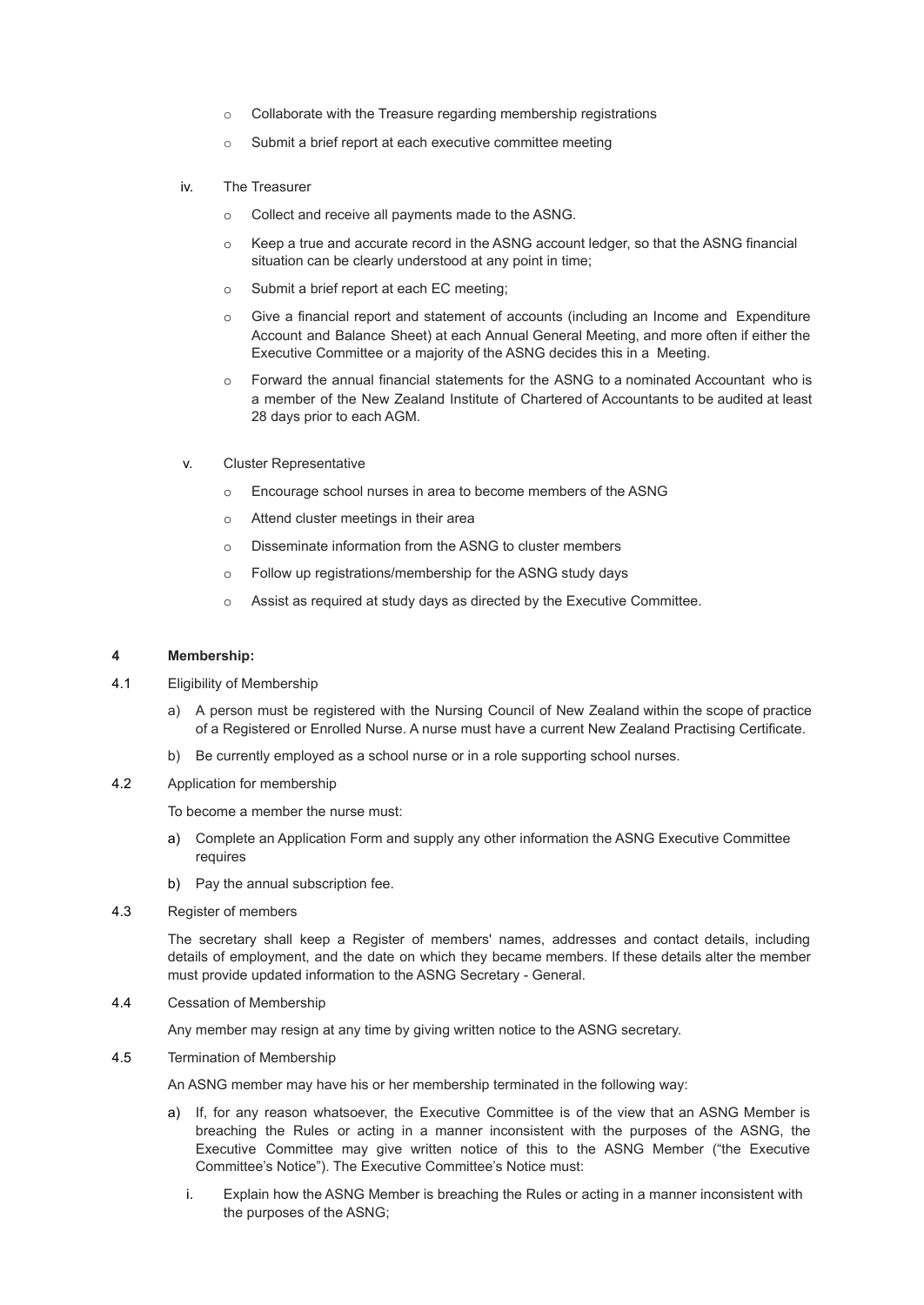- ii. State what the ASNG Member must do in order to remedy the situation; or state that the ASNG Member must write to the Executive Committee giving reasons why the Executive Committee should not terminate the ASNG Member's Membership.
- iii. State that if, within 14 days of the Member receiving the Executive Committee's Notice, the Executive Committee is not satisfied, the Executive Committee may at its absolute discretion immediately terminate the ASNG Member's Membership.
- iv. State that if the Executive Committee terminates the ASNG Member's Membership, the ASNG Member may appeal to the ASNG.
- b) 14 days after the ASNG Member received the Executive Committee's Notice, the Executive Committee may in its absolute discretion by majority vote terminate the ASNG Member's Membership by giving the ASNG Member written notice ("Termination Notice"), which takes immediate effect. The Termination Notice must state that the ASNG Member may appeal to the ASNG at the next Meeting by giving written notice to the Secretary ("Member's Notice") within 14 days of the ASNG Member's receipt of the Termination Notice.
	- i. If the ASNG Member gives the ASNG Member's Notice to the Secretary, the ASNG Member will have the right to be fairly heard at the next Executive Committee Meeting. If the ASNG Member chooses, the ASNG Member may provide the Secretary with a written explanation of the events as the ASNG Member sees them ("the ASNG Member's Explanation"), and the ASNG Member may require the Secretary to give the ASNG Member's Explanation to every other Executive Committee Member within 7 days of the Secretary receiving the ASNG Member's Explanation. If the ASNG Member is not satisfied that the other Executive Committee Members have had sufficient time to consider the ASNG Member's Explanation, the ASNG Member may defer his or her right to be heard until the following Executive Committee Meeting.
	- ii. When the ASNG Member is heard at an AGM, the ASNG membership may question the ASNG Member and the Executive Committee Members.
	- iii. The ASNG membership shall then by majority vote decide whether to let the termination stand, or whether to reinstate the ASNG Member. The ASNG's membership decision will be final.
- 4.6 Obligations of ASNG Members

All ASNG members shall promote the aims and purposes of the ASNG and shall do nothing to bring the ASNG into disrepute.

Only the president/s or delegated member by the Executive Committee may speak to the media on behalf of the ASNG.

Ensure that full payment of membership and registration is made prior to attending any study day or paid event. Admission can be refused if payment has not been received.

#### **5 Use of Money and Other Assets:**

- 5.1 The ASNG may only use money and other assets if:
	- a) It is for a purpose of the ASNG;
	- b) It is not for the sole personal or individual benefit of any Member;
	- c) That use has been approved by either the Committee or by majority vote of the Executive Committee;
	- d) Signatories to a cheque cannot approve the purchase for which a cheque is issued;
- 5.2 Joining Fees, Subscriptions

The ASNG Executive Committee shall decide by majority vote at an Executive Committee Meeting:

a) What a Member must pay to join the ASNG ("Joining Fee"); and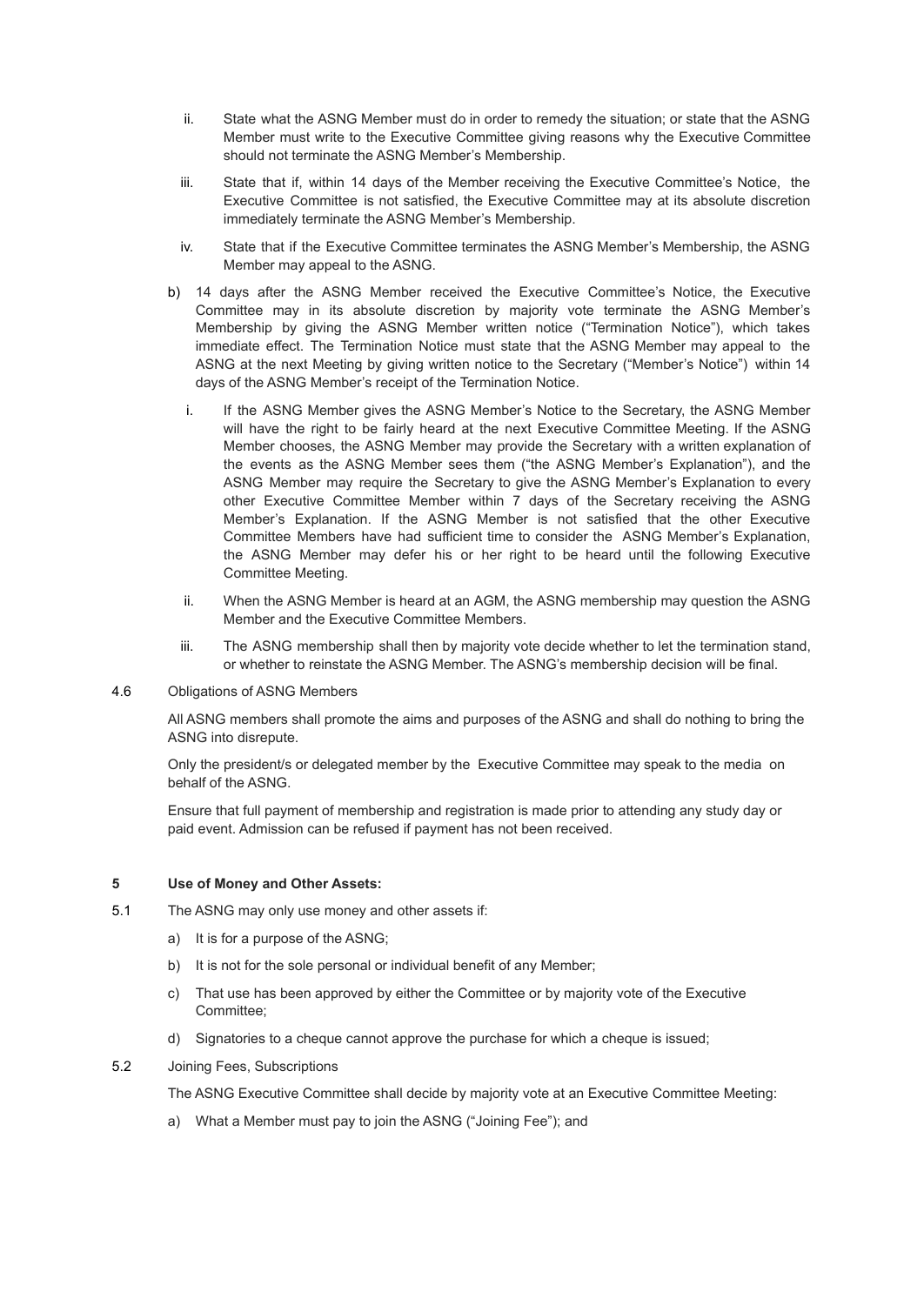- b) What a Member must pay in order to stay a Member ("Subscription") and how often this must be paid.
- c) If any Member does not pay a Subscription by the date set by the Executive Committee, that Member shall have a further period of 30 days to pay the Subscription. After the thirty day period, the Member shall (without being released from the obligation of payment) have no Membership rights and shall not be entitled to participate in any ASNG activity until all the arrears are paid, and the Member's Membership shall be suspended until all arrears are paid in full.

#### 5.3 Study Grant

- a) Income from capital can be expended by the ASNG for its financial members for educational purposes in relevant youth focused study or conference attendance.
- b) All applications must be received and approved by the Executive Committee.
- c) A maximum of \$250.00 (Two hundred and fifty dollars) will be approved per single application. ASNG members can only apply for a maximum of \$250.00 per two year period (24 months) and must have been a consistent member for a minimum of 24 months to have the application considered by the Executive Committee.
- d) The Executive Committee will only consider Study Grant Applications of ASNG members who actively contribute to cluster meetings and attend at least 80% of meetings.
- e) All members who receive the study grant are required to provide written and/or verbal feedback at their cluster that immediately follows the conference or study day.

#### 5.4 Discretionary Fund

a) In addition to the study grant, members may apply for an additional grant up to the value of \$300. This is a discretionary fund which members can apply to if their study/course/conference costs are over \$250 or they have already used their \$250 study grant.

b) Each application will be assessed on a case by case basis by the EC and will be dependent on the relevance of the course to the nurse's role, whether they can access the course at a later date (if they have already used their study grant) and on the financial reserves of the ASNG.

c) The EC will only consider discretionary fund applications of ASNG members who have been members for more than three years, actively contribute to cluster meetings and attend at least 80% of the year's meetings.

Members can only apply for funding from the discretionary fund every 3 years (if their previous application was granted). In each case the applying member needs to submit an application for the discretionary fund to the EC.

e) After the completion of the course they will need to send the EC written feedback and also provide verbal feedback to their clusters within a month of completion.

# 5.5 Attachments area

#### 5.6 Financial Year

The financial year of the ASNG begins on 1 April of every year and ends on 31 March of the next year.

# 5.7 Cheques

- a) Any Payment made by the ASNG above a value of twenty dollars must be by Cheque or electronic deposit.
- b) All Cheques must be signed by the Treasurer.

#### 5.8 Appointing an Auditor

At an Annual General Meeting, the ASNG may by majority vote appoint someone to audit the ASNG ("the Auditor"). The Auditor shall audit the ASNG's accounts, and shall certify that they are correct. The Auditor must be a member of the New Zealand Institute of Chartered of Accountants, and must not be a Member of the ASNG. If the ASNG appoints an Auditor who is unable to act for some reason, the Executive Committee shall appoint another Auditor as a replacement.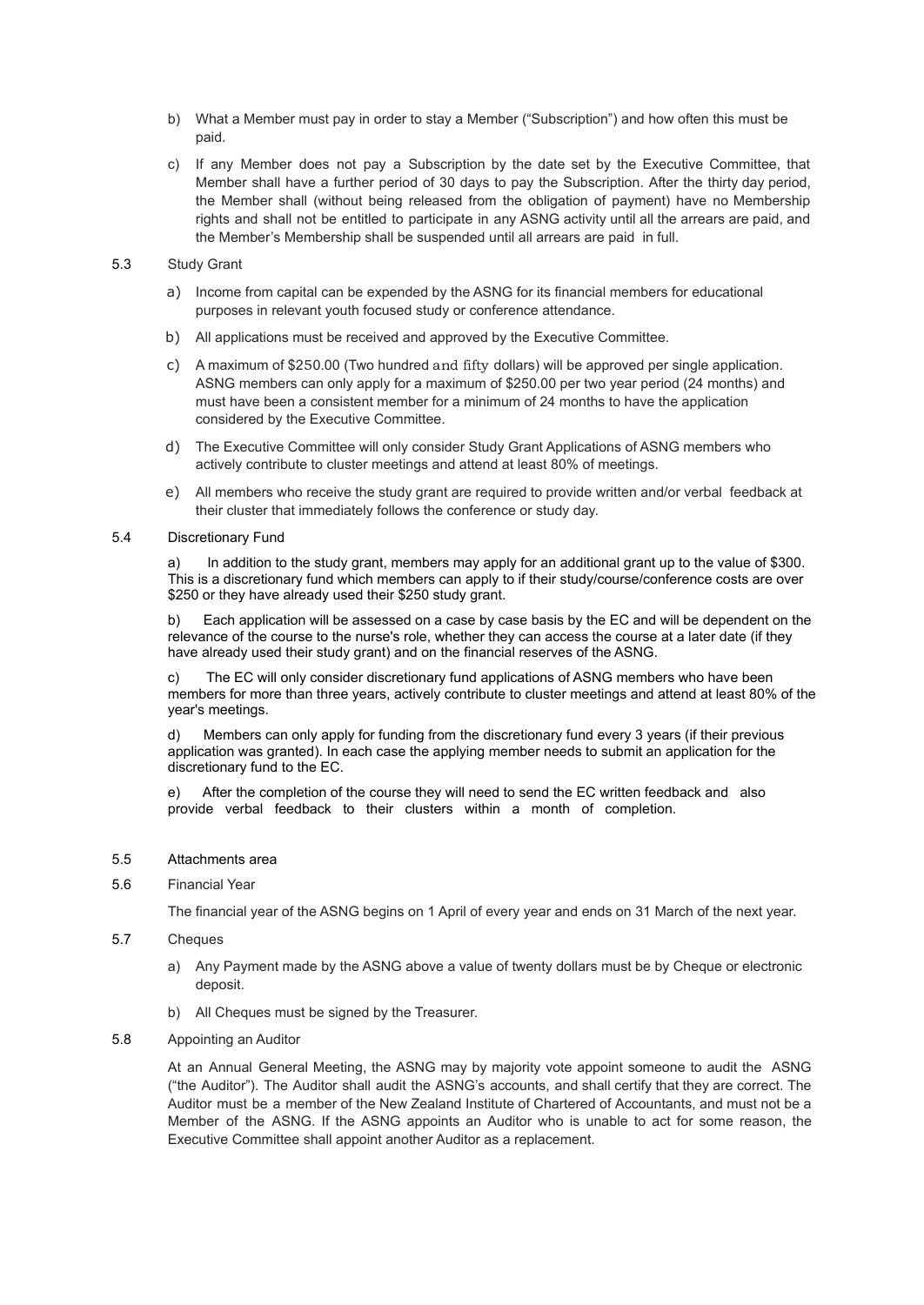# **6 Conduct of Meetings:**

# 6.1 ASNG AGM

- a) The Annual General Meeting shall be held once every year between 1 May and 30 June. The Executive Committee shall determine when and where the ASNG shall meet within those dates.
- b) The Secretary shall give all Members at least 10 working days written notice of:
	- i. The agenda to be conducted at any AGM;
	- ii. A copy of the AGM minutes, and Treasurers Report for the previous year.
	- iii. A list of Nominees for the Committee, and information about those Nominees if it has been provided.
- 6.2 Notice of any motions and the Executive Committee recommendations about those motions.
	- a) If the Secretary has sent notice to all Members in good faith, the AGM and its business will not be invalidated simply because one or more Members do not receive the notice.All financial Members may attend and vote at ASNG AGM.
	- b) No ASNG AGM may be held unless at least a quorum (more than 50% of current membership) attends.
	- c) In the event of an epidemic/pandemic/natural disaster, the AGM can be conducted virtually online. If the AGM is held virtually, then the quorum for the AGM will be reduced from 50% to 25%
	- d) All ASNG Annual General Meetings shall be chaired by the President. If the President is absent, the Secretary shall chair the ASNG AGM. If the Secretary is also absent, the ASNG shall elect another Executive Committee Member to chair that meeting. Any person chairing an ASNG AGM has a casting vote.
	- e) On any given motion at an ASNG AGM, the President shall in good faith determine whether to vote by:
		- i. Voices;
		- ii. Show of hands; or
		- iii. Secret ballot.

However, if any Member demands a secret ballot before a vote by voices or show of hands has begun, voting must be by secret ballot. If a secret ballot is held, the President will have a casting vote.

- 6.3 The business of an Annual General Meeting shall be:
	- a) Any minutes of the previous Meeting(s);
	- b) The President's report on the business of the ASNG;
	- c) The Treasurer's report on the finances of the ASNG;
	- d) Election of Committee Members;
	- e) Motions to be considered;
	- f) General business;
	- g) Proxy to be considered and
	- h) Approval of proposed actions/activity for the balance of the current and next calendar years.

# 6.4 Motions at ASNG Meetings

Any current Member may request that a motion be voted on at a particular ASNG AGM, by giving written notice to the Secretary at least 14 working days before that meeting. That Member may also provide information in support of the motion. The Executive Committee may in its absolute discretion decide whether or not the ASNG Members will vote on the motion. However, if the Member's Motion is signed by at least a quarter of all current Members:

- a) It must be voted on at the ASNG AGM chosen by the Member; and
- b) The Secretary must forward all relevant information provided in support of the motion to all current Members at least 10 days before the ASNG AGM chosen by the Member; or

If the Secretary fails to do this, the Member has the right to raise the motion at the following ASNG AGM.

The Executive Committee may also decide to put forward motions for the ASNG to vote on.